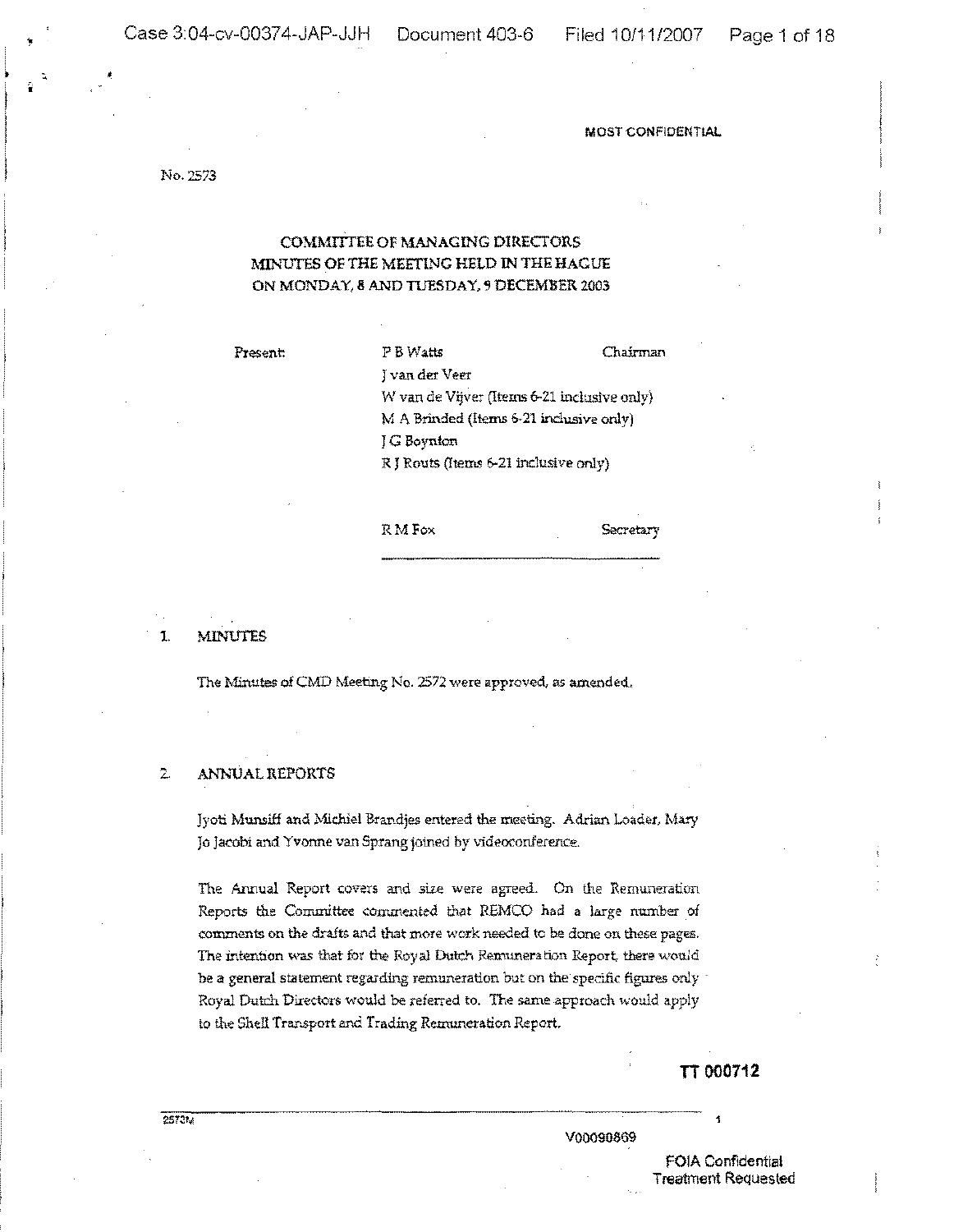Case 3:04-cv-00374-JAP-JJH Document 403-6 Filed 10/11/2007

•

,

#### MOST CONFIDENTiAl

It was agreed that the Chairman of REMCO. Mr Loudon, would sign the Remuneration Report for Shell Transport and Trading and for Royal Dutch,

Turning to the governance chapters, the Committee stated that for Shell Transport and Trading, the focus of the Report should be on the UK position including the Combined Code with reference to NL and the US. The same principle should apply in respect of the Royal Dutch Report with focus on Tabaksblat with reference to the position in the other 2 countries\_ In both cases the piece on the US would be common. As far as possible, the detailed matters relating to the Combined Code and Tabaksblat should be moved to the back of the Report and in NL it was possible to move some items to the Shell website. The same approach would be used in the Summary Reports.

It was agreed that the Chairman would sign the covering note for Shell Transport and Trading as Chairman of Shell Transport and Trading and Chairman of the Committee of Managing Directors. For Royal Dutch, Mr van der Veer would sign the covering note as President of Royal Dutch and Vice Chairman of the Committee of Managing Directors.

Turning to the Summary Reports, the Committee stated that there should be two versions of the message from the President of Royal Dutch and the Chairman of Shell Transport and Trading.

It was confirmed that the plain English society would be reviewing the wording of the documents. Further detailed comments were made on the draft pages and it was thought that the message from the Chief Financial Officer could be deleted to avoid potential overlap.

The matter would be referred back to the full meeting of the Committee on 13 January ensuring that all of the non- financial issues were already cleared by the business CEOs prior to the Committee meeting.

Copy of Minute to: A Loader, J Munsiff, M Brandjes.

# 3, INVESTMENT DECISION GUIDE

Tim Morrison and Beat Hess entered the meeting,

TT 000713

,

2573M

VOOO90870

F01A Confidential Treatment Requested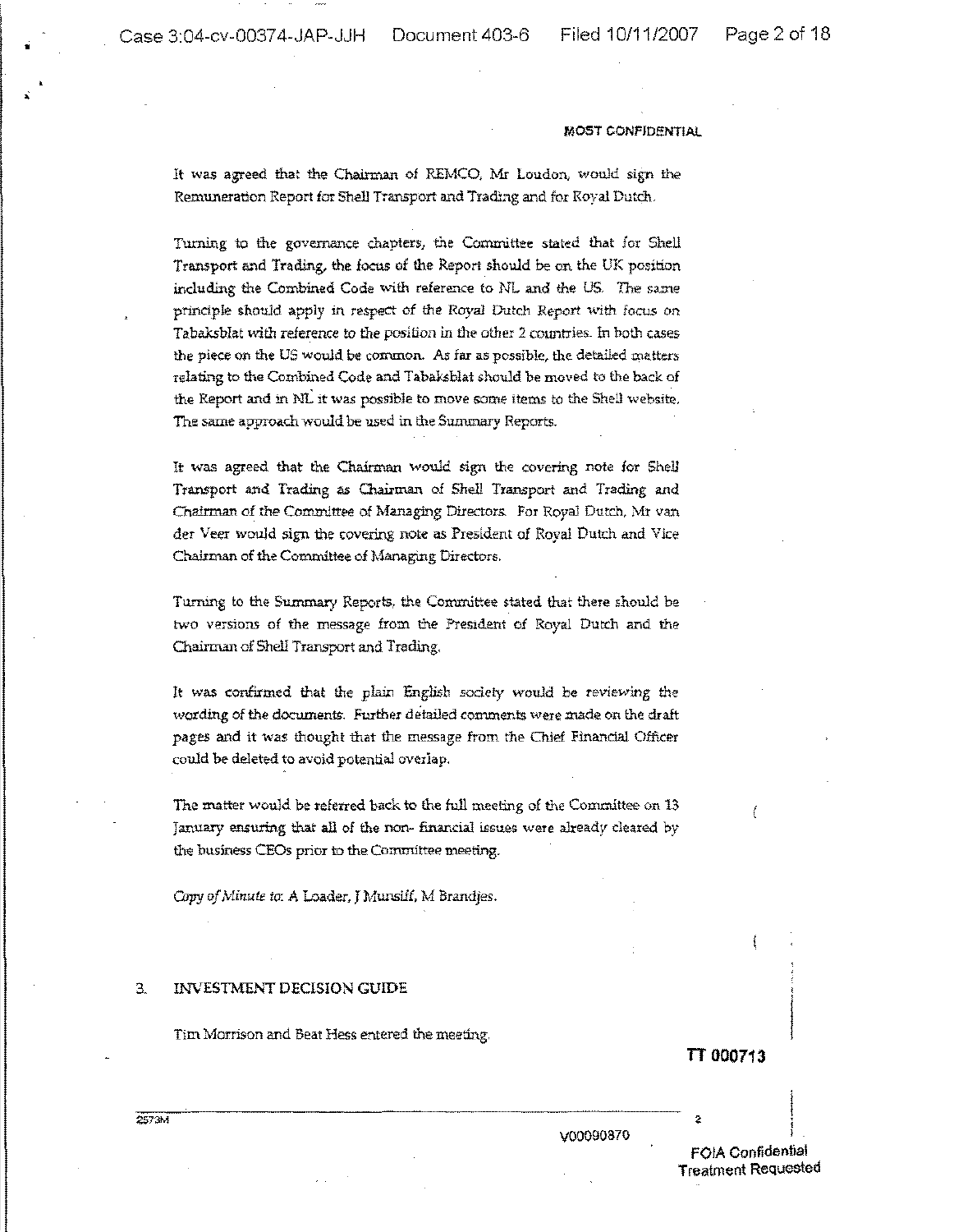It was explained that the Group Capital Budget Manual needed updating and that the development of the draft Investment Decision Guide had been sponsored by the Financial Controller. The Committee raised the issue of whether, in relation to asset proposals, such as leases, there should be a maximum term of 15 years. In this context, the Committee commented that it needed to be made clear which items should be addressed in the Investment Decision Guide and which items would be dealt with in the CP Guidelines. It was agreed that this point would be taken back to the businesses for consideration. The question of the explicit support of the Director of Finance was discussed and the Committee stated how important it was for sufficient connection to be made with the Director of Finance and senior finance people in the decision making process. It was explained that the proposed change which required the input of the Finance Director concerned third party financing requirements exceeding \$500 min. In that case, the Committee stated that it was important that there was consultation in good time with the Director of Finance in the preparation of any such proposal.

*Copy of Minute io*; J Boynton, B Hess.

#### 4. SARBANES-OXLEY ACT SECTION 404 COMPLIANCE

Tim Morrison explained that the Sarbanes-Oxley Act, Section 404 dealt with internal controls on financial reporting and that the Group Financial Controls Framework was to be reviewed in the light of this legislation He added that the period for comment on the draft Regulations ended in November 2003 and Shell had made representations as had 183 other organisations. The main areas on which Shell commented were the very low materiality levels and the definition of materiality. Mr Morrison explained that the external auditors had been briefed and *were* aware of the work being done by Shell ir, this regard. He explained that it was necessary for those working on the Sarbanes-Oxley Section 404 project to have access to the business Chief Financial Officers. He added that assistance would be obtained from those in Shell Canada who were addressing this subject one year ahead. The Committee commented that it was very important that adequate commitment of resources was given to this project and Tim Morrison explained that a dedicated project manager from SEPCO had been appointed to work full- time on the Financial Controls Handbook. He added that the scope of the work was not, however, fully clear because of the likelihood of change to the draft Regulations. More clarity on

TT 000714

,

V00090871

FOtA Ccrnfidential Treatment Requested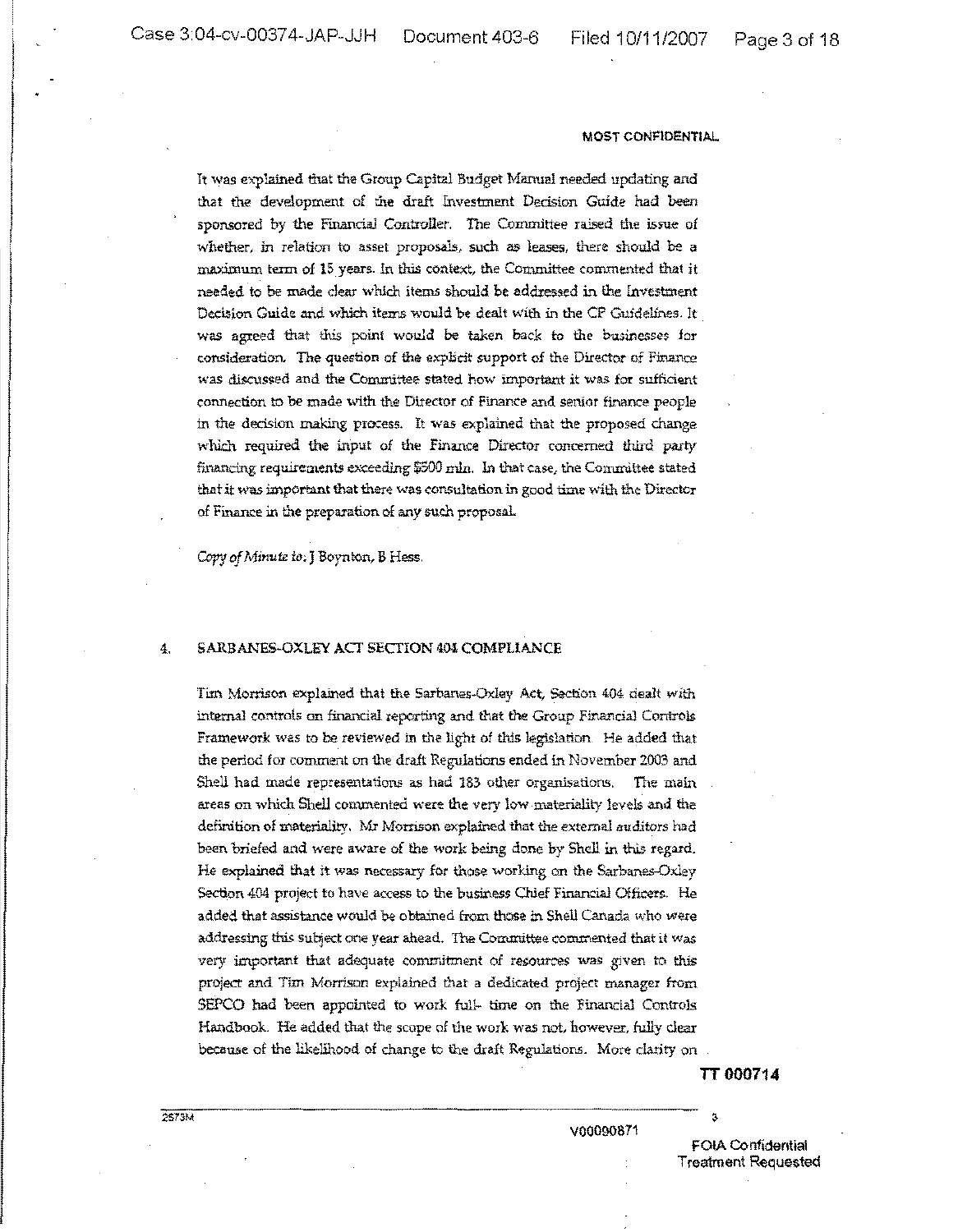the Regulations vrould be available in February 2DD4 and the Finance Leadership Team would then undertake a review. The matter would return to the Committee in March 2004. The Committee emphasised that it was dear that these requirements must be addressed in a timely manner.

Copy of Minute to: J Boynton.

#### 5. IMPLEMENTATION OF **STANDARDS** INTERNATIONAL ACCOUNTING

Tim Morrison presented a paper on the implementation of the lntemational Accounting Standards and said that the standards to be implemented were still being developed by the International Accounting Standards Board. The first phase of the Groups' implementation programme had been to analyse the differences between the IAS standards and the current set of Group Financial Accounting policies. This phase had now been completed based on the IAS Standards published at the end of September 2003. In the next phase the detailed impact on the businesses was to be analysed and the necessary changes to be drafted and agreed. This phase would run up to the end of March 2004 at which point the finalised IAS Standards should be available. It was essential that adequate resources were dedicated to this work and it was explained that the accounting research group had been strengthened and that the question of leadership of the project would be referred to the Committee when the matter was brought back before it in 2004.

Copy of Minute to: J Boynton.

## 6. FUNCfIONAI/BUSINESS PROCESS REVIEWS

Hugh Mitchell, Arjen Dorland, Guy Cowan, Mike Rose, Gustavo Guimaraes, Bruce Culpepper and John Hofmeister entered the meeting.

Hugh Mitchell introduced the Functional/Business Process Reviews item by explaining that separate papers would be presented on the Group ERr' strategy, finance futures and HR futures. This would be followed by a description of integration issues and conclusions. **TT 000715**

I

2STOM

V00090872

**FOIA** Confidential Treatment Requested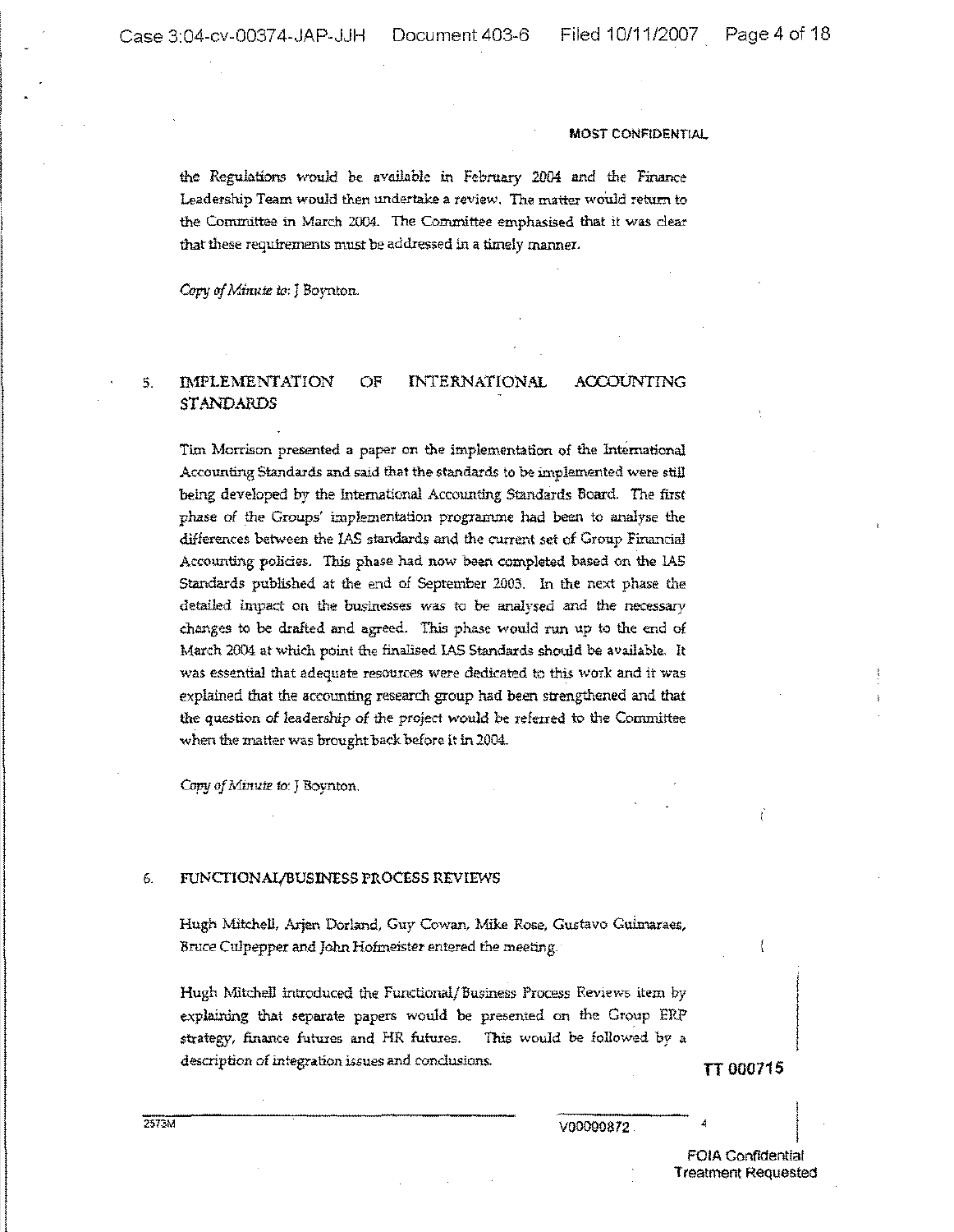Arjen Dorland presented the paper on the Group ERP strategy. He explained that there were over 220 ERP systems in the Group and the Group ERP vision was needed to help realise further standardisation in Shell's businesses, to reduce costs, to enable shared service centres, to improve management information and to rationalise the IT portfolio. Mr Dorland explained that ERP rationalisation could not be justified on IT cost reduction only. SAP enabled business benefits were the key driver and there were economic cases yet to be developed. IT investment may need to be redirected. The optimal Group ERP vision was for minimum business models and maximum commonality which would drive further consolidation. There were 10 business models and 4 service and support models in existence, The aspiration was to combine the multiple business models into 3 to 4 ERP systems namely upstream. downstream, utilities and services. There would be three separate ERPs for HR, Master Data and Group Reporting. These plans would be examined in the ITBC, the FLT and EXCOMS during 2004. The Committee agreed that simplification of the ERPs driven by the business models was the correct step and commented that flexibility of the systems was also important to cope with acquisitions and divestments. There should be maximisation of commonality and consolidation. The Committee supported the fact that there- was a SAP centric approach. The existing roll~oul:s in CH, EP and HR would be continued and there would be common benefits tracking across the Group. So far as the common benefits tracking was concerned the Committee added that this was one element which should be addressed by Hugh Mitchell in the overall view. There would be a number of items to be considered at the end of  $Q1/2004$  and these included the OP Streamline SAP business case, the ERP strategy for Utilities business, the ERP strategy for services and any synergies which could be found between these items. It was agreed that the positioning of Trading in the downstream and /or utilities model needed clarification and that Finance systems architecture was additional to the business ERPs. At the end of *Qlj2004* the optimal approach on the Master Data would need to be reviewed. Finally it was agreed that the approach on the way forward for  $Ns$  and further convergence opportunities for CH and Trading would be reviewed later. The Committee thanked the team working an the Group ERP strategy for the clarity and professionalism of the work produced.

Guy Cowan gave a presentation on the Finance Futures Review. He explained that this was a joint FN and HR recommendation on Shared Services Centre locations. The focus had been on the cost of the locations and the processes to be transferred there. Guy Cowan explained that the transfer of suitable processes to Shared Service Centres could lead to some 2,400 full- time employees being located there. The three-existing Shared Service Centres were

TT 000716

V00090873

FOIA Confidential Treatment Requested

,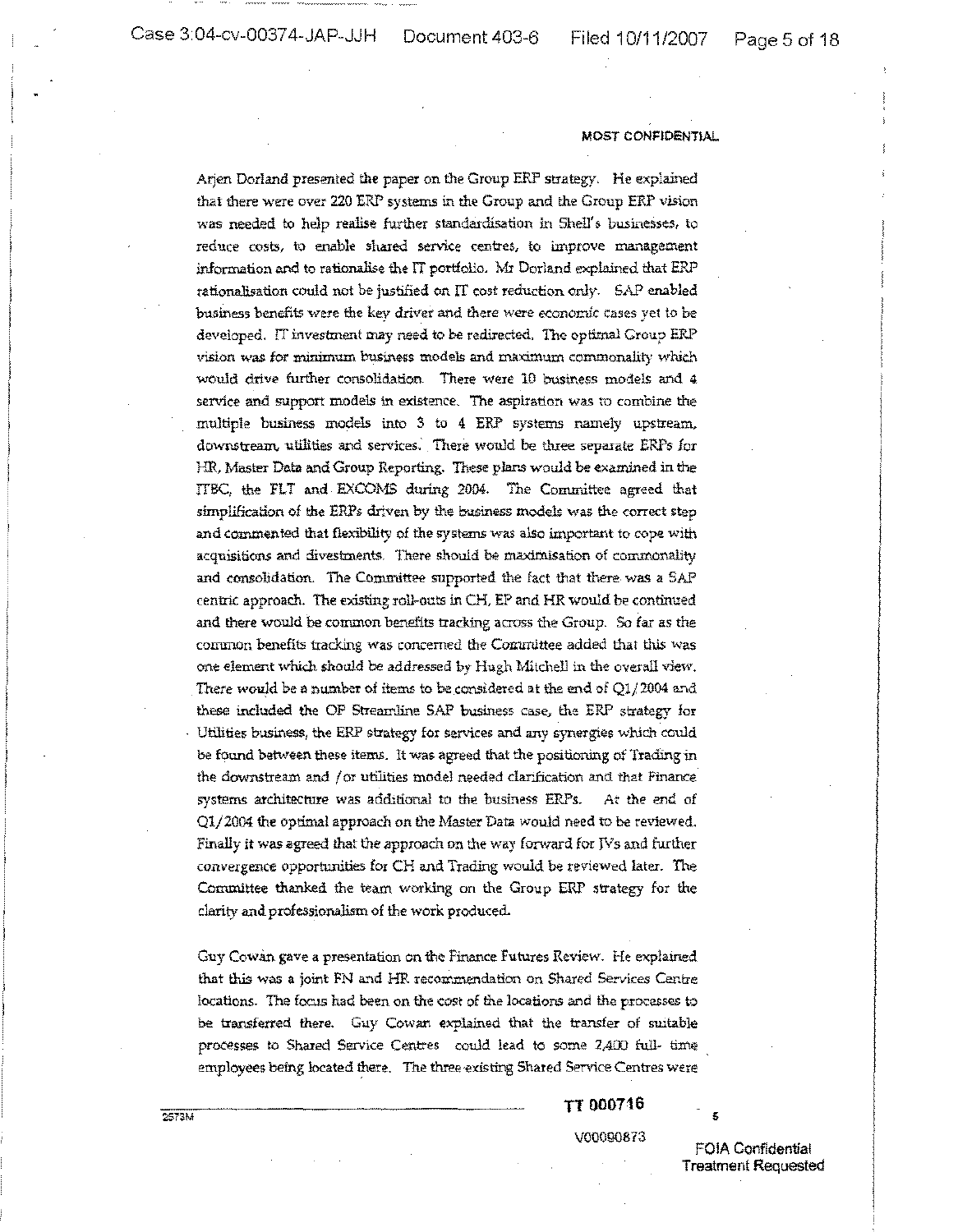in Guatemala, Scctland and Malaysia and there were 700 people working there, The two new Shared Service Centres were proposed to be located in Poland and the Philippines, A total of 1,700 FIT's jobs would migrate to the Shared Services locations. A comparison between the Philippines, India and Malaysia was explained and the European location review had considered Krakow Poland. Lodz, Poland and the Czech republic

Consideration was then given to the various processes which could migrate to the Shared Service Centres; their phasing and the number *oi* FTEs cunently employed in such processes. It was explained that the data had been gathered with regard to 7 processes in the first tranche but that data in relation to the other processes was not yet complete. The Committee queried whether in the initial phase there was a common approach across the businesses. It was important that reassurance was given that there would be a common end state. The Committee required clarity by the end of Q1/04 on which processes should be transferred to the Shared Service Centres. In terms of cost savings it was noted that a significant area was in wage arbitrage. Payback would be achieved in 2006 following- payments in respect of redundancies, retention bonuses and start~ up costs. The Committee queried whether the redundancy figure was included in the Plan and it was confirmed that this was the case. Risks foreseen related to communication to staff, reputation and business principles issues. So far as operational control was concerned it was very important to manage any potential control failures during the migration stages. It was vital that there was business continuity together with ownership and commitment from the businesses. The'timetable for implementation was reviewed and it was explained that by the end of Ql/2004 there would be a detailed plan for the project which would include governance issues. The time for GSSE start up was planned for July 2004. The Committee commented that it was important to ensure that the Advisory Board included an individual who was not a Finance person and suggested that someone from one of the businesses would be appropriate. The Committee also suggested that the Malaysian Country Chair should be involved to ensure that learning from the existing Shared Service Centre there was captured. The Committee endorsed the recommendations on the Global Shared Service Units and supported the locations and configurations. It was explained that consultants had reviewed the possibility of obtaining labour arbitrage if there were a Shared Service Centre in North America but this was not found to be a viable option. The plan was to transfer the existing SSCs to the new organisation by 1July 2004. A Management Team of some 10 people would be <reated and the governance Structure would be established; by the end of January 2004. The *Committee* supported the continued work on the Common Master Data and commented

> TT 000717 V00090874

> > FOIA Confidential Treatment Requested

Ä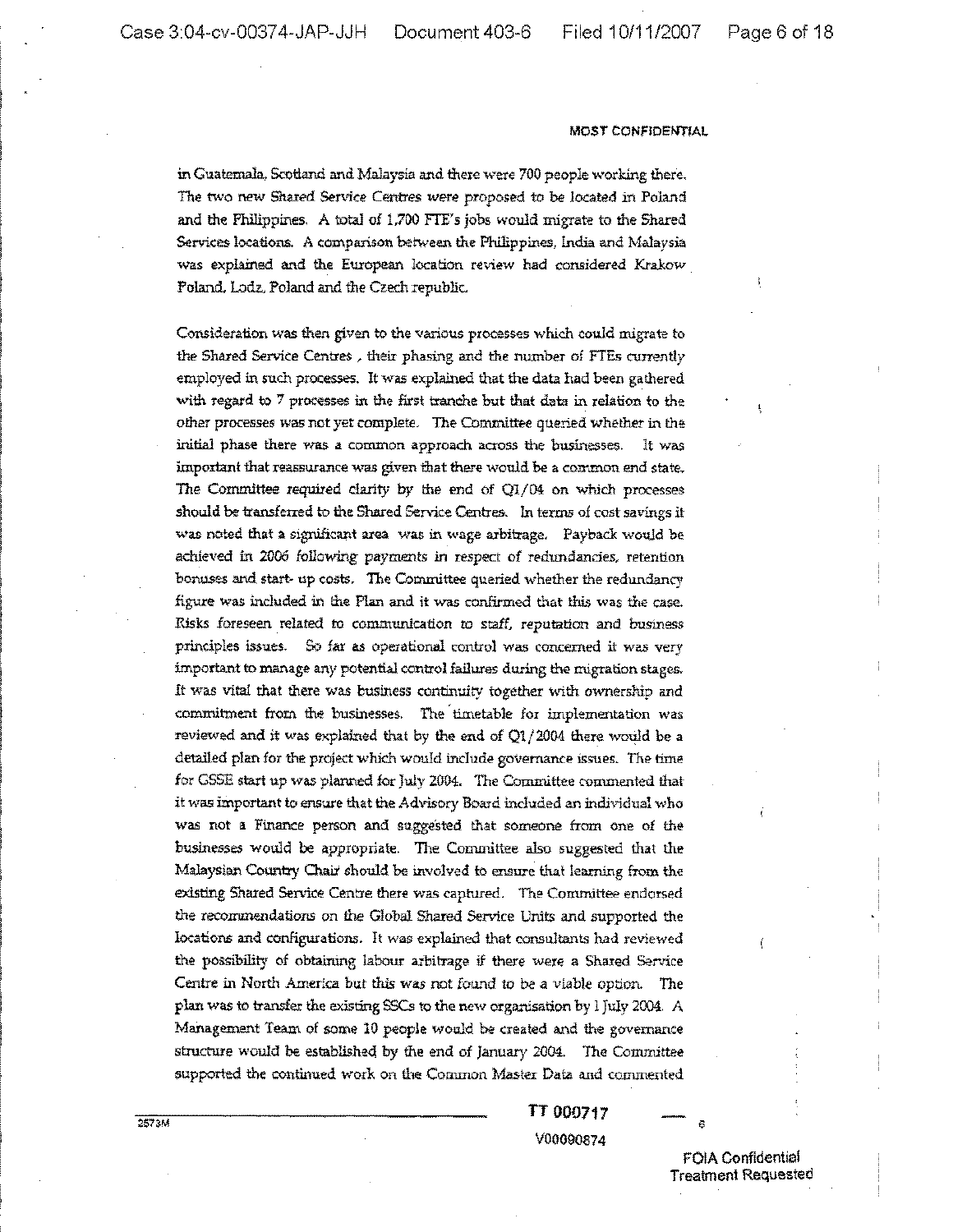# MOST CONFtDENTtAL

that it was necessary to synchronize this work with Streamline, The Committee supported the continued work on the ERP Road Map and Finance *systems* architecture which would be brought back to it at the end of Q1/2004. The Committee complemented the team on the great progress which had been made on this very significant issue.

John Hofmeister explained that for the first time in Shell all HR data had been captured. He said that there were 120,989 staff receiving a full HR service with an additional 13,479 receiving a partial service. Benchmarking exercises suggested that Shell was well below the median particularly in Northern Europe but added that many of the Global Businesses were supported from this Region. Mr Hofmeister explained that it was necessary to establish which HR activities could be delivered through a Shared Service Centre, He explained that the OP and BP businesses would be working together during Q1/2004 to find the right formula and that this would then become the Group's standard for HR. It was proposed that there would be Shared Service Centres based in Eastern Europe and in Asia. He explained that HR costs totalling \$450 million per *year* at the end of 2002 should reduce to less than \$300 million per year by 2008. The savings would be achieved by measures including standardization. the setting up of the Shared Service Centres and the labour arbitrage associated with that. In addition he explained that the new HR operating model contained a significant element of self-service. Looking at the new HR operating model John Hofmeister commented that it had beer: decided that it was still necessary to retain general HR advisers within the businesses but that other HR matters would be handled at different tier levels ranging from selfservice to expert centres. The Committee stated that it was important that this step was taken at the right time while recognising that Shell had an urmsua] population, being truly international. It should not be assumed that the end state of one HR person for one hundred individuals was correct and the Committee expressed some concern regarding the element of self-service contained in the model. It was agreed that the matter would be returned to the Committee at the end of January 2004 with a view to considering which processes would be standardised. By the end of  $Q1/2004$  further work would be done on the whole plan including detail on the employee portal and Shell People. The matter would be brought back again to the Committee at that time. Finally, in June 2004, the whole project would return to the, Committee with a complete business case. The Committee supported this process and a full time team of 8 - 10 people would be working on jt.

Hugh Mitchell commented on the overall review process and said that there had been improved focus. Pending work included the Group net benefits

> TT 000718 V00090875

FOIA Confidential Treatment Requested

7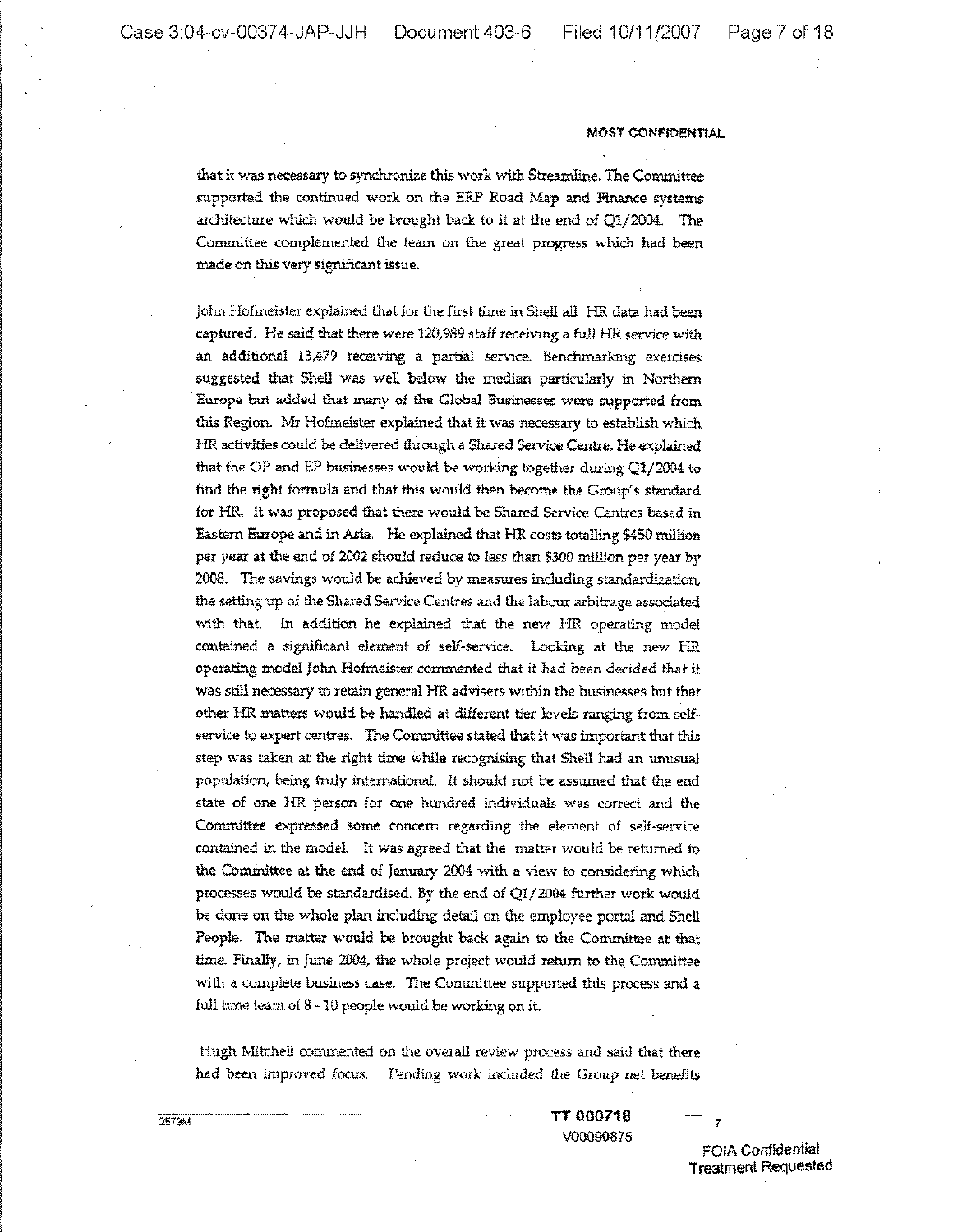matrix which was still incomplete and detailed figures on the impact on people. He added that there was still a significant potential for double counting but noted that the ERP work was an enabler. The Committee requested a comparison with the other major oil companies, reviewing what had been done with regard to processes. Mr Mitchell went on to explain the priorities for pursuing added value noting the importance of the Group ERP strategy, that opportunity was found in the locations and configuration of the Shared Service Centres and that risk was identified in respect of people , reputation and the realisation of net benefits. On the people side Hugh MitcheU explained that there wete a number of change management consultants being utilised and the Committee requested this particular issue be retumed to it in January 2004. At that time there should be an awareness of how much change management was currently being carried out by consultants in the Group and whether there was a Group model for doing the work in house as an alternative Next steps were to report back to the Committee once OP Streamline and the ERP business cases had been developed and the Service Centres implementation phasing and timeline was established. Double counting risks would be itemised. A coordinated process would be introduced on people communication. The Committee said that it was important that there was co-ordination over all the different reviews and that an overview paper (ultimately for Conference) was the right approach, In particular the completion of the Group net benefits matrix was important together with constant review of the "rules", opportunities and risks. . In addition by the end of January 2004 it was necessary for there to be a one page draft statement for Shell staff and for the external world. The Committee expressed their thanks to the review teams and praised their alignment and co-ordination.

Capy of Minute to: H Mitchell. Extract on Group ERP to A Dorland. Extract on Finance Futures to G Cowan. Extract on HR to J Hofmeister

# 7, CORAL STRATEGY UPDATE

Mark Hanafin and Ann Pickard entered the meeting. They gave a presentation on Shell Trading Gas and Power in North America explaining that the business environment was challenging but opportunities were emerging. In Power it was explained that reserves margins were peaking, deregulation was slowing and spark spreads were low. For gas there was a tightening of demand with continued price volatility and LNG set to fill the gap. On the legal and

# TT 000719 VOQQ90876 ,

FOIA Confidential Treatment Requested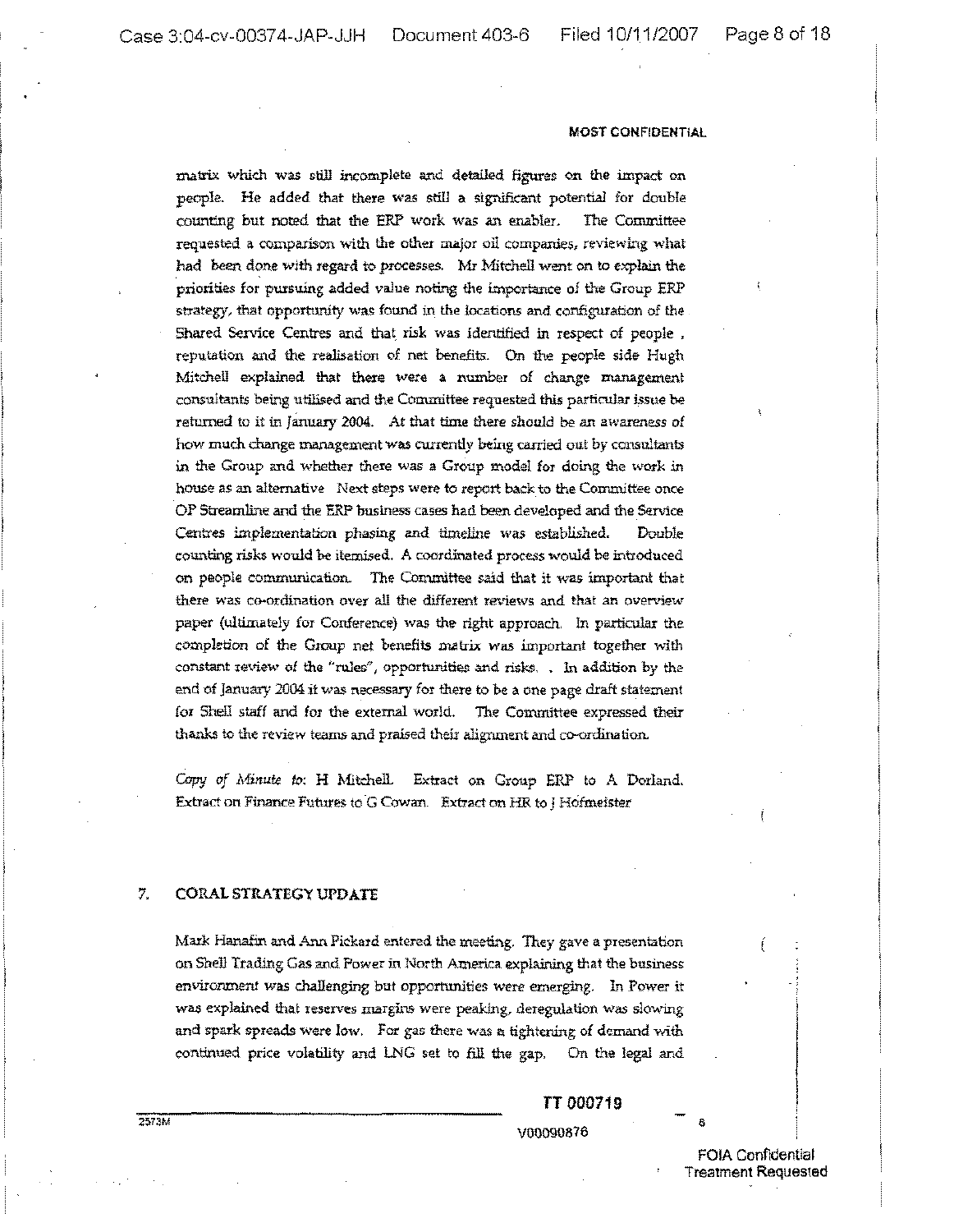#### -MOST CONFIDENTiAl

regulatory front challenges continued but progress was being made. The core commercia1 strategy for STGP related to customers, opportunity, resources and execution. US \$ 100 million NLAT should be generated in 2004 (excluding tolls). Looking at customers, the commercial strategy included growth in profitable customer segments across the company and the development of marketing plans for each segment. Opportunities included selectively acquiring portfolio and enhancing contracts and providing access for LNG to North American markets. In addition, production and execution of an effective lobbying plan was beginning to have an effect. In terms of resources it was important to maximise return on risk capital, to hold costs at the 2003 level and to optimise portfolio options on tolls while continuing to invest in upgrading skills. For execution, important factors were marketing and trading in GP regionally and co-ordinating by segment across North America. Important for rolling was operational excellence and portfolio options. The priority drivers were ,first, value preservation then cash generation and CE reduction. Mark Hanafin went on to explain the alignment in North America where inLNG there had been movement from unclear accountability to a single interface with SILS, transparency and tight integration and the same approach was being taken in respect of lnterGen. The Conunittee commented that this improvement in alignment and cooperation was very important and Mark Hanafin explained that the new organisation would be in place by the middle of 2004. The organisation would comprise a new management team where the trading culture was still very strong but there was the ability to deal with the customer base requited to feed trading activities. Turning to Power, the Committee asked about strategy and it was explained that the strategy for the Power business included a range of possibilities including trading blocks of power or a fixed shape of product The aim was to test providing power on a full customer requirements basis to *see* whether the increased sales justified the costs involved. The Committee complemented the tearn on the quality of the materials .

Copy of Minute to: M Brinded, M Warwick.

# 8. CONTRACTING AND PROCUREMENT (CP) IN SHELL

Kees Linse entered the meeting. He explained that on-line bidding had produced value since 2001 with over 4,500 bids taking place with average savings of 15%. Advantages were that on-line bidding disciplined the tender

TT 000720

V00090877 FOIA con1ldential **Treatment Requested**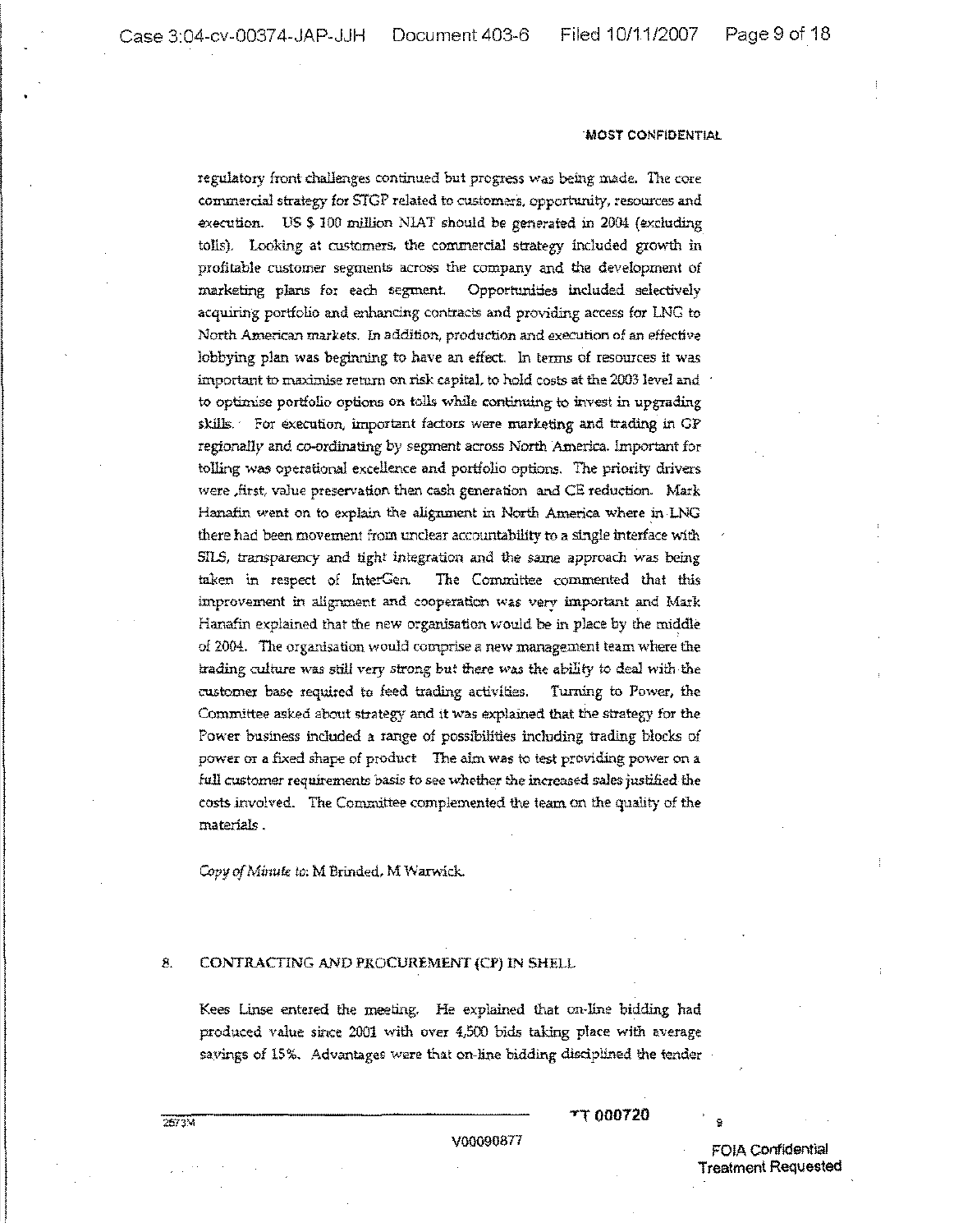process, provided increased transparency as well as delivering savings. The way in which savings were measured was by comparison to the last contract entered into. The Committee queried why more on-line bidding was not carried. out and Kees Linse explained that it was necessary to educate suppliers and Shell people in this process and that there was some degree of push- back in Shell In addition there was some supply resistance if the bidding related to a special market. The focus of CP activity was on savings and value improvement leading to sustained competitive advantage ensuring full business collaboration. It was also important that there was proximity to the internal customer. Mr Linse gave an overview of the talent in CP noting that the talent pipeline needed improvement and that there were a number of individuals without headroom causing a significant block in the system. Key CP challenges related to systems, behaviours and processes and these items was being worked on and it was important to build on experience and learning from elsewhere including from acquisitions. Kees Linse explained that on the: people side, over the next 3 to 4 years, it was important that the right people were recruited into the CP organisation who could be trained at the Supply Chain Academy, As Ior delivery, it was agreed that the matter would be returned to the Committee with a full update at the end of  $Q2/04$  with delivery of the new processes targeted for Q3/04-2005.

*Copy* of Minute to: W van de Vijver

# 9. GAZPROM ALLIANCE - STATUS AND WAY FORWARD

Michael O'Callaghan, Lorin Brass, Martin Bachmann entered the meeting. They gave the background and status of the Gazprom discussions and noted that current developments in Russia re-enforced the Gazprom position. Wider discussions with Gazprom had been established encompassing the possibility of European pipeline gas swaps and possible Atlantic LNG interests in particular Schtokman. There had been agreement on certain elements relating to Zapo-N/Sakhalin II but an impasse had been reached over the Gazprom aspired shareholding in Sakhalin II. The Gazprom position was that they aspired to 25% whereas SheU's aspiration was for 5-10%. It was thought that there was a perceived "window of opportunity" to reach· agreement in the coming 2-3 months. The possible deals which could be done were outlined .In Atlantic LNG a deal on Shtokman would provide Gazprom with LNG expertise and in respect of North American Regas. Gazprom could achieve

> TT 000721 VOOO90878

fOlA Confidential Treatment Requested

10

 $\mathfrak{f}% _{0}$ 

$$
2573\mathrm{M}
$$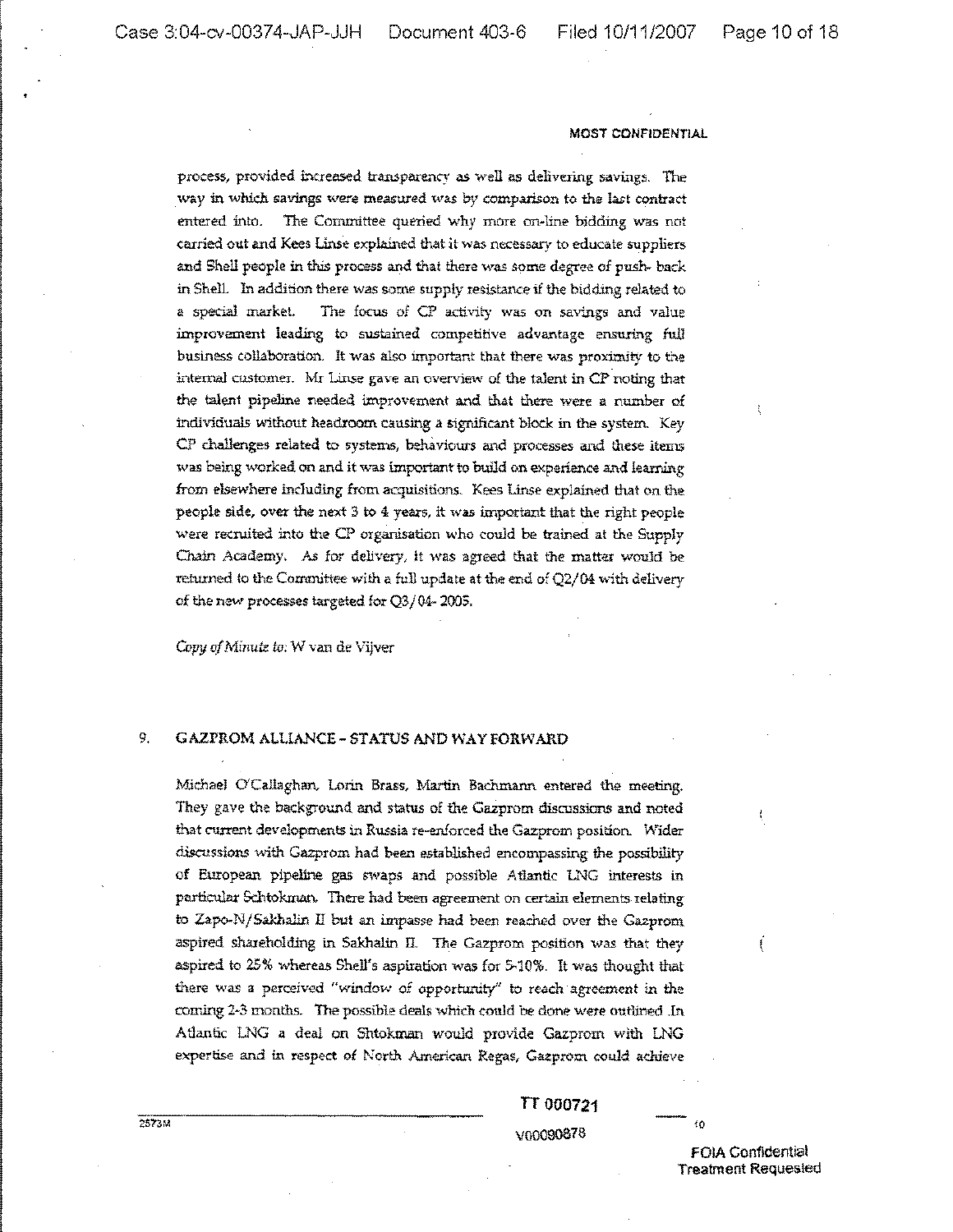market access and Shell would gain value chain alignment Looking at the proposed Shell position Michael O'Callaghan explained that the first step would be in approximately 2006 at the time of Zapo-N FID when there could be an acquisition of 50% of Zapo-N by Shell for up to  $10\%$  in Sakhalin II. A second step in approximately 2009~2012 could be a swap of up to 10% of Sakhalin II for equivalent value assets which could include Shtokman or additional reserves. This second step would be subject to Trains 1 and 2 startup with project finance completion, Sakhalin II Train 2 being fully sold and FID on Train 3. Another important issue was the MiMi participation in any dilution to Gazprom which was recognised as being challenging. Consideration was given to the possible ways in which MiMi could be involved in the two steps noting that a fallback position would be that the first step was one taken by Shell alone with a conunitment from l\1iMi to participate in the second step. MiMi had been informed that talks were taking place and this would be followed by detailed discussions if Gazprom appeared to be interested in the proposal. Tripartite discussions could be an eventual aim. The Committee queried how much confidence there was in Gazprom's ability to deliver in the upstream. Michael O'Callaghan explained that this was a difficult issue and was one of the reasons why it was necessary to have a high level meeting with Gazprom. The Committee commented that Sakhalin was less sensitive to hydrocarbon prices compared to Zapo. It was also added that timing was very important because of the fact that Zapo would be later than Sakhalin. It was important that this was addressed in the negotiations, The Committee supported the proposed way forward for a discussion with Gazprom on the Shell proposal on the 11 December followed by a top level meeting in January or February 2004 \vith detailed discussions with Gazprom and MiMi thereafter. The hope would be for a signature on the updated alliance agreements inQl or Q2 2004.

*OJpyofMinute to:* none.

## 10, PROJECT ROCKFORD

Tim Morrison and Beat Hess entered the meeting. It was explained that internal fact finding work was being carried out on this issue and the internal legal review was being progressed. This involved careful consideration of all the documents paying particular attention to disclosure obligations. The Chairman stressed the importance of full disclosure and transparency of the

TT 000722

V00090879

FOIA confidential Treatment Requested

 $11$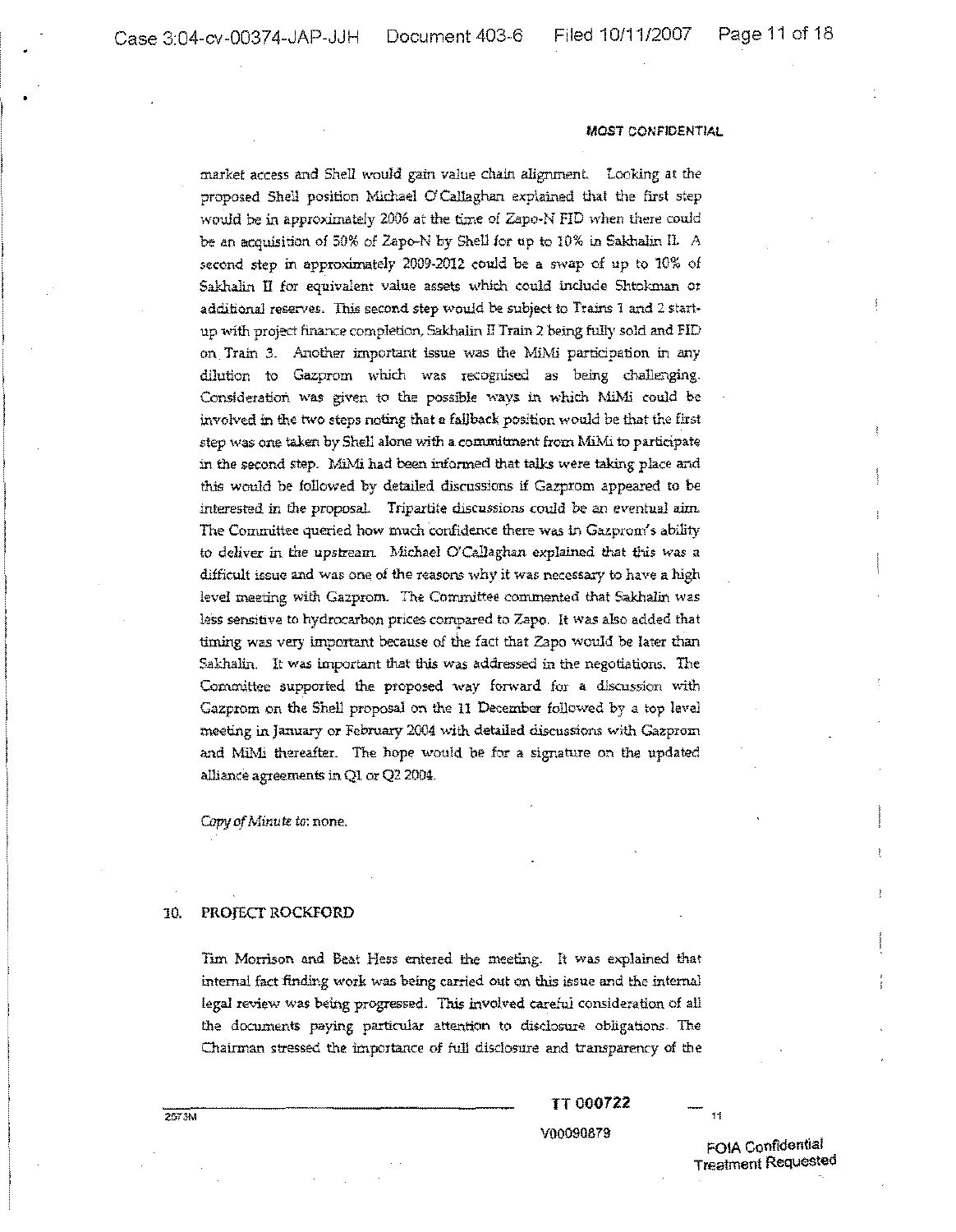facts and thorough legal analysis. Urgent attention was required as time was: of the essence. A programme of future meetings was agreed.

Copy of Minute *to*: none.

#### 11. ENTERPRISE REVIEW

Lorin Brass and Paul Welford entered the meeting.

Key issues in the end 2003 assessment of the Enterprise acquisition included integration, synergies, production, base value, exploration and options/upsides. Using a traffic light system the only item which was not green was production with an amber light which represented the fact that production was 50 kboe/d lower than the pre-deal estimate over the Plan period but higher thereafter. Synergies were substantially in excess of the post deal commitment with a \$356 mln run rate by the end of 2003 and 355 mln "cumulative" by the end of 2003. On value the pre~ deal assumptions had been confirmed. The hydrocarbon resource base was very solid with a total resource estimate at 31 December 2003 of 2.2 bln boe. Production was lower in the short-term but growth was at 5% per annum. NIBIAT was in line with estimates carried out at the end of 2002 noting the extreme sensitivity to the oil price. Cumulative cash flow from operations at the end of 2003 was good and it was commented that Shell had benefited from additional cash because of the oil price. A review then took place of the options and upsides noting that they were maturing but were maintained at pre-deal levels. Particular attention was paid te the UK options and upsides which were being matured to base value, to the progress on Phase 1 of the Clair Field and the Pierce WI upside. It was explained that with regard to the maturation of options and upsides in value in Italy, the total value potential exceeded the pre-deal figure. Key extemal messages with regard to the Enterprise acquisition were that integration was complete and synergies were on course to deliver \$375 m1n by Q1/2004, Overall value delivery was ahead of pre-deal estimates and over \$2.1 bln in cash from operations had been generated since the purchase. The portfolio had now been thoroughly evaluated and was a good fit but had been updated through the divestments of KMOC and North Sea assets. On the projects the Bijupira-Salema was currently producing 50 kboe/d in Brazil. The Pierce water injection projection was in execution phase for start up in late 2004 and Clair Phase 1 was on schedule. It was important to note that these good results were

> TT 000723 VOO090880

> > FOIA Confidential Treatment Requested

 $12$ 

1

257314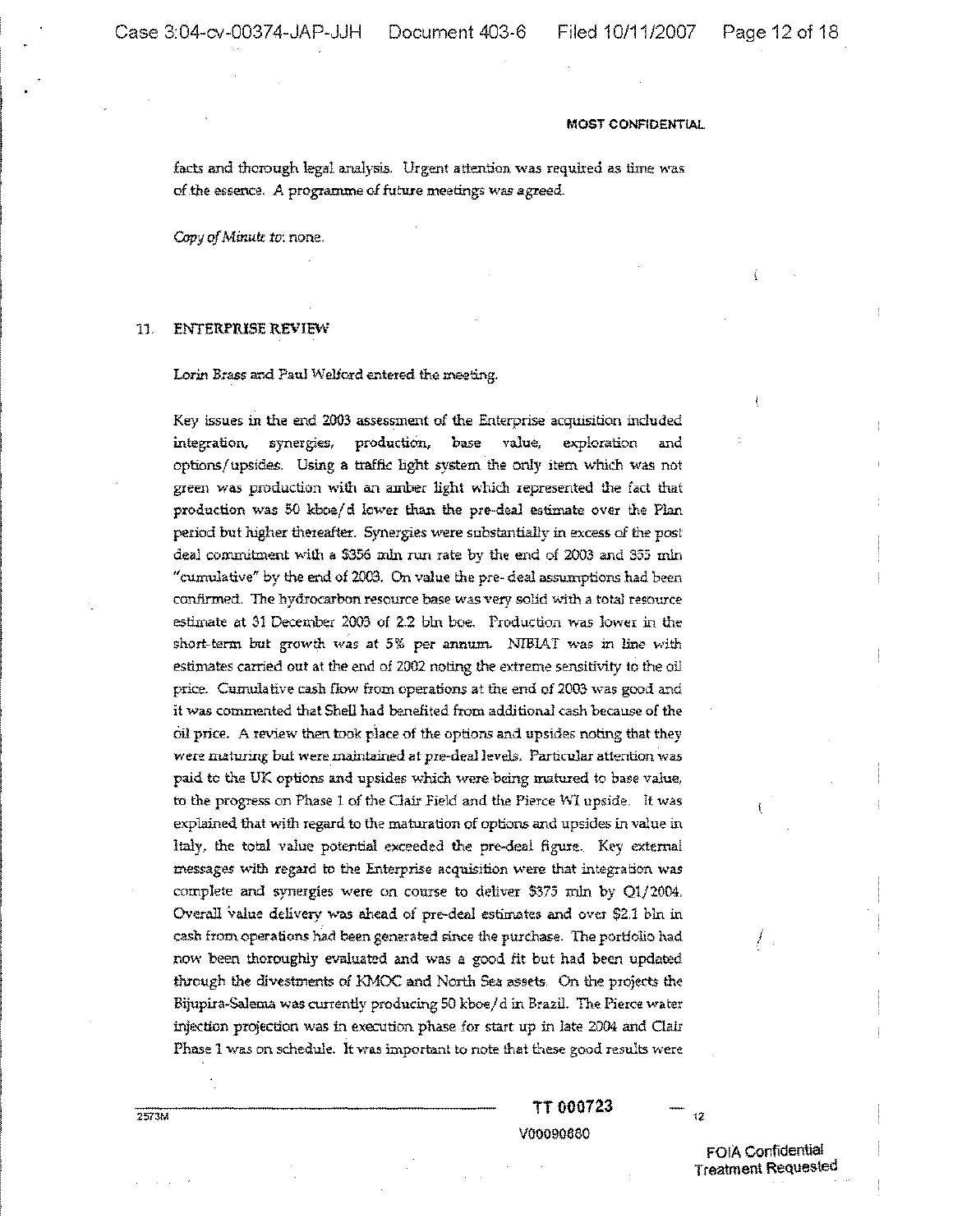•

#### **MOST** CONFIDENTIAL

not just because of a high oil price. This acquisition provided Shell with benefit on the upside. It was confirmed that for the announcement on 5 February it would be stated that the Enterprise deal was complete and had been absorbed into Shell's normal business. It was further ahead in delivery of synergies than had previously been thought possible at the time of acquisition and even though there had been disappointment in respect of the planning permission on the Corrib Field, Shell was still was positive regarding this project.

Copy of Minute to: W van de Vijver.

## 12. OF ACQUISITIONS OVERVIEW

Leslie van de Walle, Lynn Elsenhans, David Pirret and Ron Blakely entered the meeting.

Lestie van de Walle gave an overview of the position with regard to the DEA acquisition. He explained that the key approval assumptions had all been exceeded with the exception of exchange rate issues. For refinery and retail margins it was estimated that there would be upsides in 2004. In terms of market share Shell now had 20% of the fourth biggest retail market in the world with BP having 22%. Volume was growing and it was anticipated that the market share would be 22% in 2005-2006 and Mr van de Walle added that V-Power was contributing considerably to this increase in volume. It was noted that this was a successful acquisition which had been seamlessly integrated into Shell. Of particular note was the cohesion and focus of the German team which was outstanding. It was anticipated that ROACE would be 22% in 2003 but somewhat less in 2004 because of a pensions issue. The VIR was currently at 0.7 although it was hoped that when the full PIR was carried out it would be found to be closer to 1.0. It was hoped that the NPV would be \$1.2bln. In terms of the external message DEA was a successful acquisition for Shell with all promises exceeded. It provided. a strong growth platform for Shell to be a large player in Europe's biggest market. It was confirmed that the integration of this company was fully complete

Lynn Elsenhans gave a presentation on the Texaco acquisition and explained that key actions following the acquisition of the Texaco assets had been completed. The premise for synergies was \$400 mln and to date \$605 mln had been delivered. Progress with rebranding Texaco sites to Shell was on track

TT 000724

13

V00090881 FOIA Confidential Treatment Requested

:ZS13M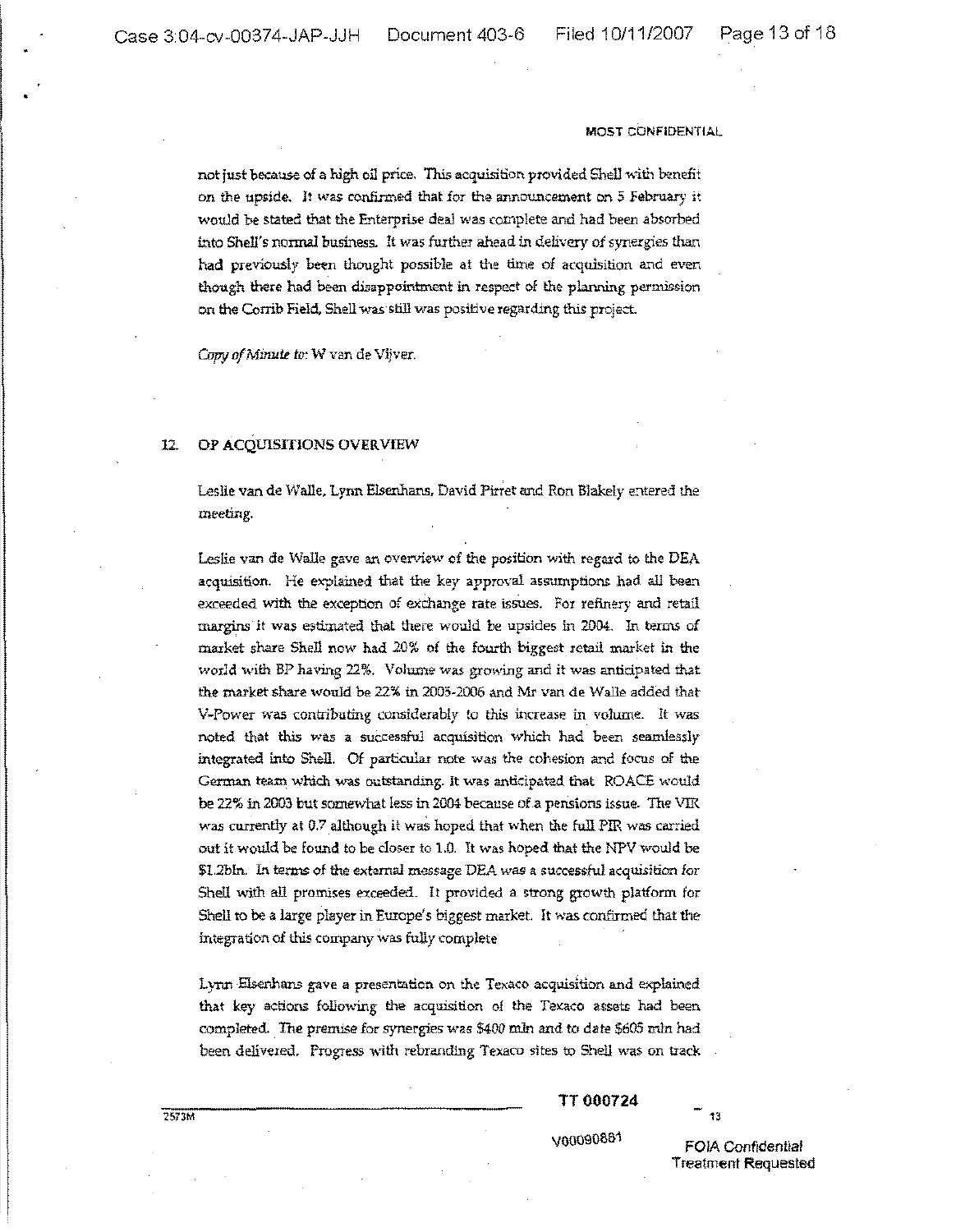•

#### **MOST** CONFIDENTIAL

and the US was aligned with the global OP structure. Howevex, there were a number of areas where progress had not been as good including refinery reliability where there had been 7.5% unplanned downtime in the year-to-date, 2003 with a plan of 4% in 2004. In addition transportation revenue and earnings growth was lower as was retail volume. There was an increase in employee costs in particular pension funding and post retirement benefits. Looking at the 2003 figure for SOPUS ROACE nonnilised to reference conditions, the 2003 approval figure was 12.5% but the latest estimate for 2003. was much lower taking account of the Project Mission write down of \$180 m1n. The figure for 2004 Plan was 10.2% ROACE. Lynn Elsenhans explained that this figure of 10.2% was challenging but hopefully still achievable. The way forward was to continue retail momentum and to accelerate refining reliability initiatives while continuing to aggressively address costs. The transportation portfolio needed to be reviewed together with the structural cost issues. A continued reduction in costs together with delivery of the divestment programme commitment was important. Finally the talent base in the organisation required refreshment Suggested external messages were that the US continued to make progress to reach the 12% ROACE target. Aggressive actions were being pursued with additional cost reductions, work force reductions, base oil plant closures (which were now completed) and the closure of Bakersfield Refinery announced in the Q4 2003. The overall view was that Shell was confident that the US would deliver improvements. The Committee commented that it was important to make clear the contrast between the Plan and the shortfall and to list the achievements and the actions taken. It should also be stated that 2003 was the best year ever for Shell ir, the United States { before the Bakersfield Refinery charge). A further point of note was that the initial cash outlay for the Texaco assets would be recovered in five years. The main message *was* that this acquisition gave Shell a strategic position in the US market. A lot of work had been done since the acquisition and some difficult actions taken including, for example, the announcement of the closure of the Bakersfieid Refinery. There were problems which had to be acknowledged but further aggressive actions were planned.

David Pinet gave an overview of the position following the acquisition of Pennzoil Quaker State. The acquisition synergies were on track with a plan for 2004 of US \$187 million. .Also on track were workforce reductions, earnings targets and cash flow. Areas with ongoing issues included the US Lubes business in respect of incremental earnings and ROACE. Comments made to analysts on 26 March 2002 had been that there would be earnings of \$250 million for US Lubes and the plan for 2004 was now US\$217 million. At the same time the statement relating to US Lubes ROACE was that it would be 9·

TT 000725

VOO090882 FOIA Confidential Treatment Requested

14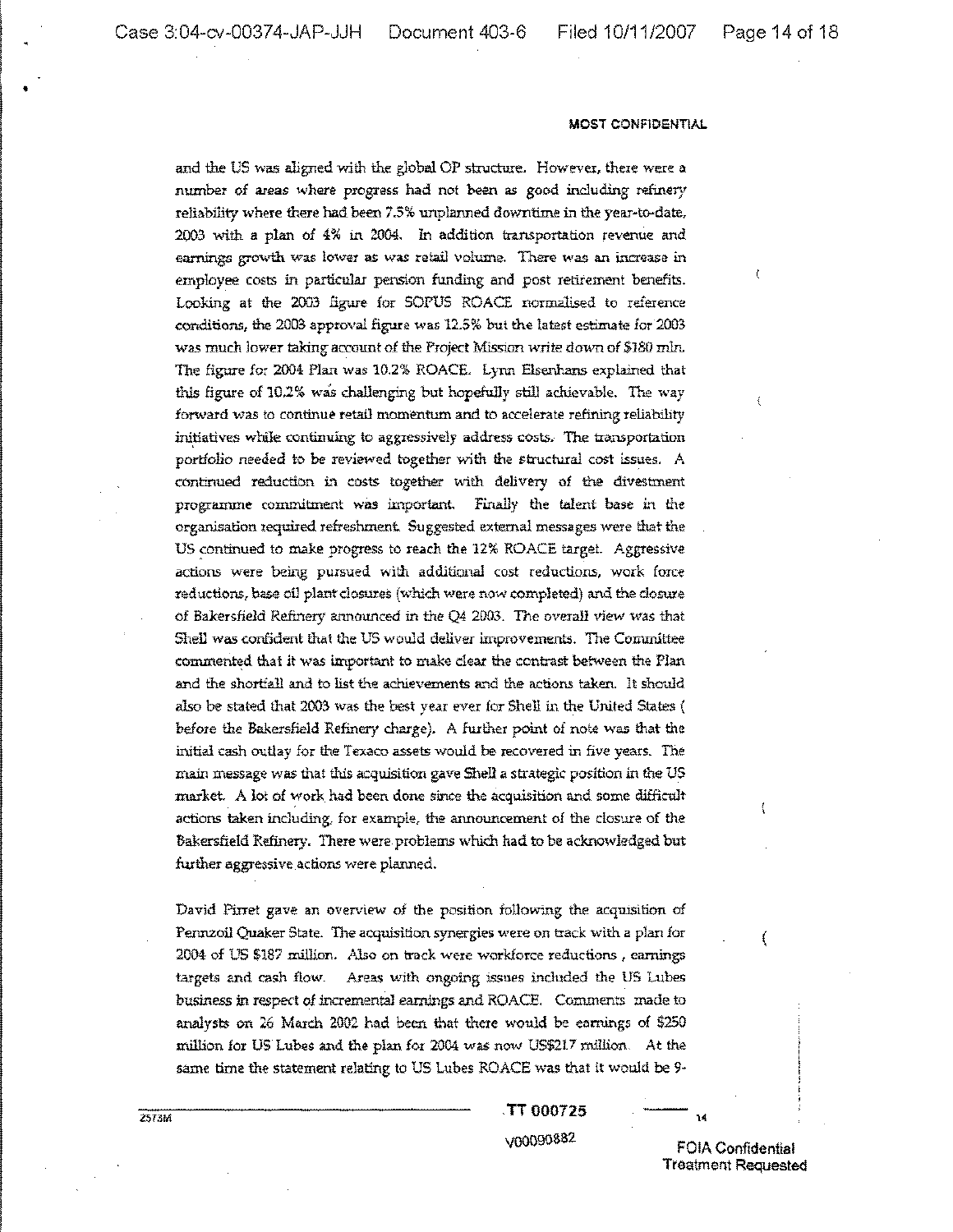•

#### MOST CONFIDENT1AL

10% in 2004 whereas the Plan for 2004 was  $7.1\%$  (9.7% when normalised for base oil reference conditions and allocated costs/capital employed). Looking at the US Lubes 2004 NIBIAT it was explained that the March 2002 view was \$262 mln with a 5265 million in the Plan for 2004.

David Pirret went on to explain that it was now clear that this business could add real value to the Group outside the US and it was planned that some of the cost base could be taken out when the business became a Global one. It was acknowledged that this deal had been finalised fairly recently but that on the 5 February 2004 it would be stated that the acquisition of PQS had provided Shell with a strategic position in the US for a global lubricants organisation. There had been delivery of synergies, the integration of the work force and the Excel sale had been achieved. AlSo worth mentioning was the proposed Jiffy Lubes deal in China.

The Committee commented that it was important that the learning frem the acquisitions described was utilised. It was vital that for future divestments there was a designated centralised group with appropriate internal and external expertise.

*Q.r;r:J of Minute* to; R Routs.

## 13. MANDATE TO NEGOTIATE QATAR LNG PROJECT

Malcolm Brinded gave an update on the position on the Qatar LNG Project. The Committee commented that the proposed VIR target of 0.25 for an integrated prOject was relatively Iow but Ma1colm Brinded explained that it was being proposed as acceptable because of the strategic importance of Qatar LNG and the significant upsides at higher gas and oil prices (at Henry Hub US 54/MMBtu an integrated VIR of 0.40 was achieved).

Copy *ofMinute fo;* none.

TT 000726 V00090883

15

FOIA Confidential Treatment Requested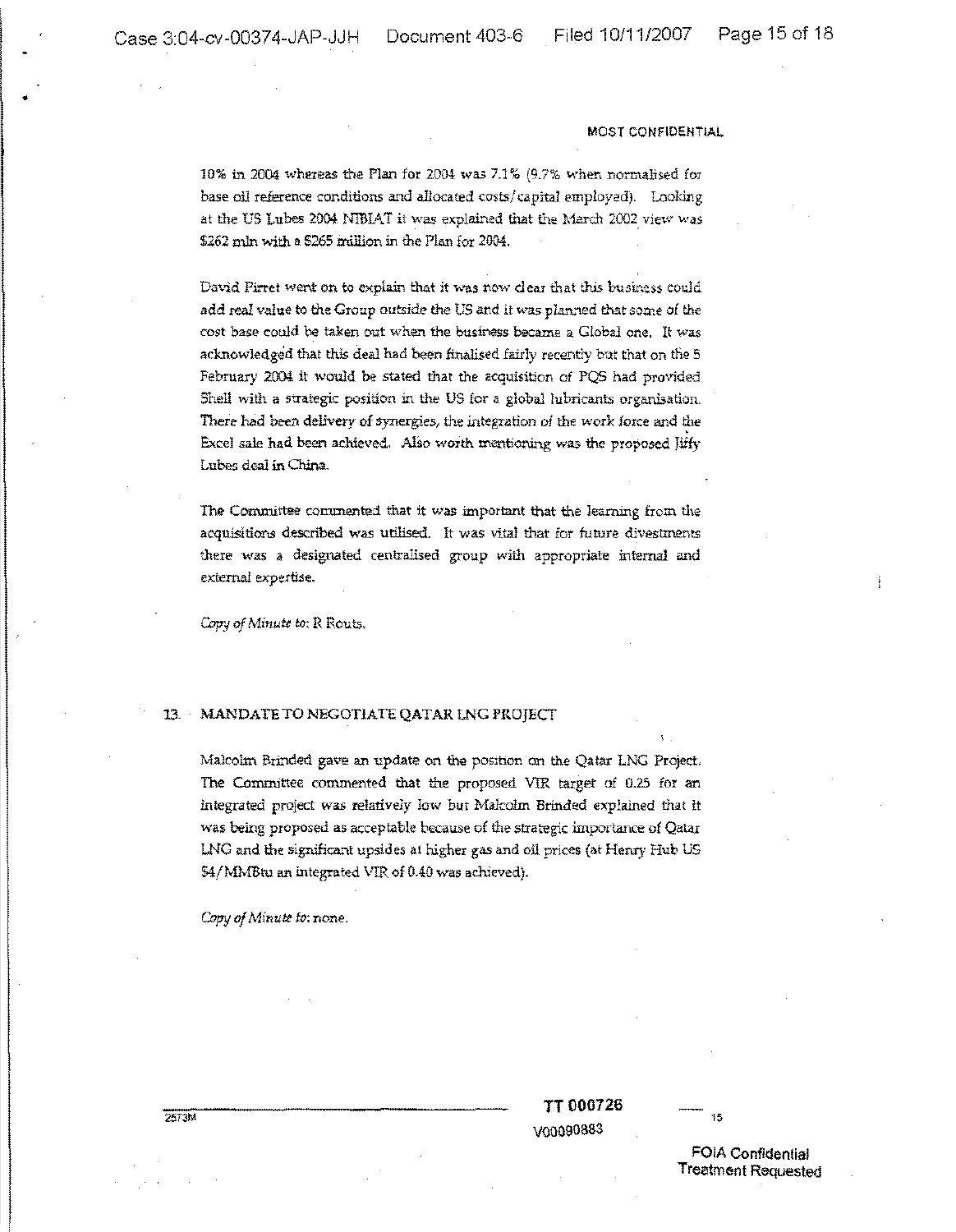## 14. HAZlRA

•

Malcolm Brinded reported that Shell had "shaken hands" with Total on the proposed deal which itwas hoped would dose by 31 December 2003.

Copy of Minute to: none.

#### 15. BAjA

Malcolm Brinded reported that negotiations with Sempra on the  $50/50$  deal had collapsed but later reopened. The outstanding issue concerned the negotiation of the Capacity Agreement which was needed by Shell (or its fall back position. Efforts were continuing to try to resolve the issue. On the potential 100% deal, Malcolm Brinded reported that he was concerned that there could be other companies interested and that Shell could not afford to waste much time if it were interested in pursuing this deaL

*Copy of Minute to:* none.

## 16. BENGAL

Walter van de Vijver reported that he had spoken to Eugene Shvidler. The focus for Sibneft was currently the issue of the possible demerger from Yukos and that there would. be a meeting held in this regard on 16 December. 5ibneft was still content to complete the deal with Shell but it was clear that it was necessary for there to be joint announcement which was not possible at the present time.

Copy *ofMinute* to: none.

## *IT* OMAN -FATALITY

Walter van de Vijver reported, with regret, the death of a third party near Marmul Airstrip on 27 November 2003. The third party vehicle was

> TT 000727  $V00090884$   $^{16}$

> > FOIA COnfidential Treatment Requested

{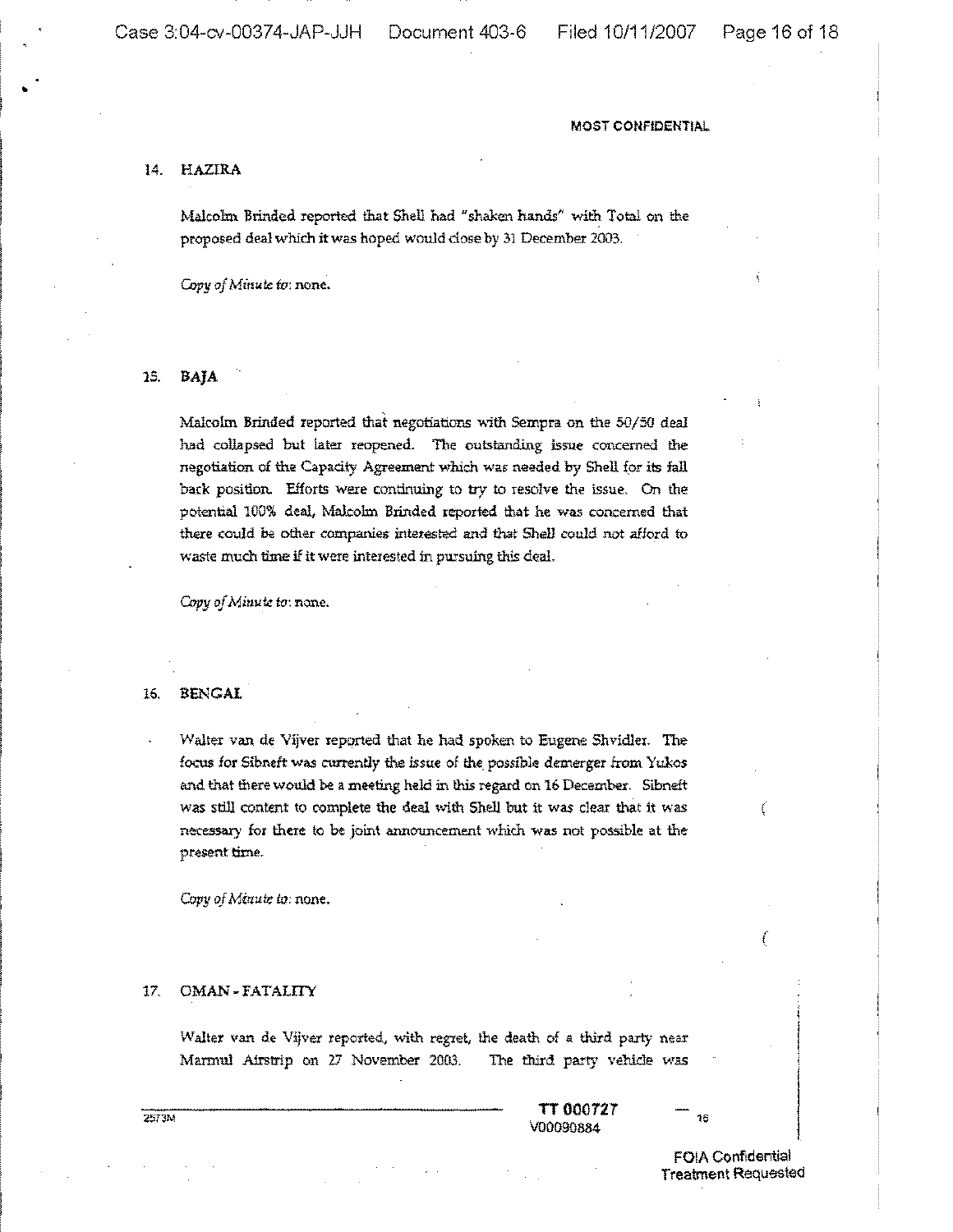• •

## MOST CONFIDENTIAL

overtaking a second vehicle and collided with a PDO contractor truck. The third party vehicle had 6 people on board, 2 died at the *scene* and 4 *were* injured (one of whom being critical). The matter was being investigated.

Copy of Minute to: W van de Vijver.

# 18. NIGERIA - INCIDENT

Walter van de Vijver reported that on 26 November 2003 at the Cawthorne Channel Houseboat.a Naval Officer who was attempting to cross a pontoon slipped and fell overboard. The Naval Officer was still missing.

Copy of Minute to: W van de Vijver.

## 19. PAKlSTAN~FATALITIES

Rob Routs reported, with regret, the death of two staff at a Shell retail dealer owned and operated site and Bahria, Pakistan. The fatalities occurred following an explosion on 3 December 2003. The incident was being investigated.

Copy of Minute to: R Routs.

## 20. DOW LITIGATION

Jeroen van der Veer reported that there had been an approach to settle in the Dow litigation. A legal team was working on the matter with input from the business and a review of the case should be finalised by the end of 2003.

*CapyofMinute to:* none.

TT 000728

 $17$ 

VOO090885

FOIA COnfidential Treatment Requested